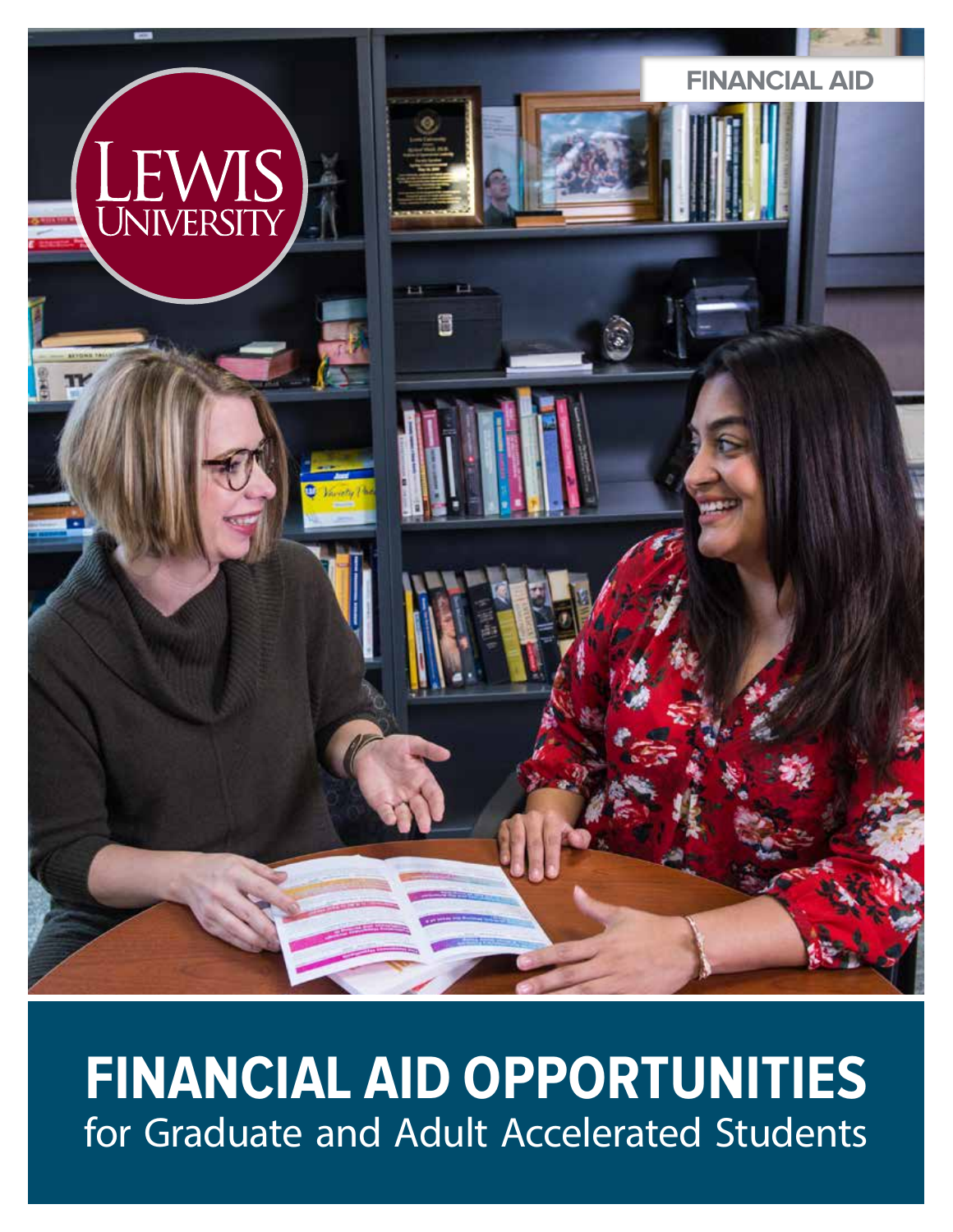

# **Applying for financial aid doesn't have to be confusing and it's free!**

Follow the steps below.

## b **Submit your Application for Admission to Lewis University at lewisu.edu/apply.**

## c **Create an FSA ID.**

Students and borrowers should create an FSA ID, made up of a username and password, to submit their Free Application for Federal Student Aid (FAFSA®) online and to access U.S. Department of Education websites. Your FSA ID is used to confirm your identity and electronically sign your federal student aid documents. To create an FSA ID, visit *StudentAid.gov/fsaid*.

## **6** Complete the Free Application for Federal Student Aid (FAFSA) starting October 1st.

Use the Data Retrieval Tool to link federal tax information directly from the IRS to the FAFSA. The Data Retrieval Tool is the easiest way to meet the verification requirements and is highly recommended. Lewis University's School Code is 001707.

#### e **Financial Aid will be awarded on the** *my***LEWIS student portal.**  Awards are accessible at *mylewis.lewisu.edu.*

An email will be sent when financial aid is awarded, prompting students to login to the *my*LEWIS student portal and finalize awards.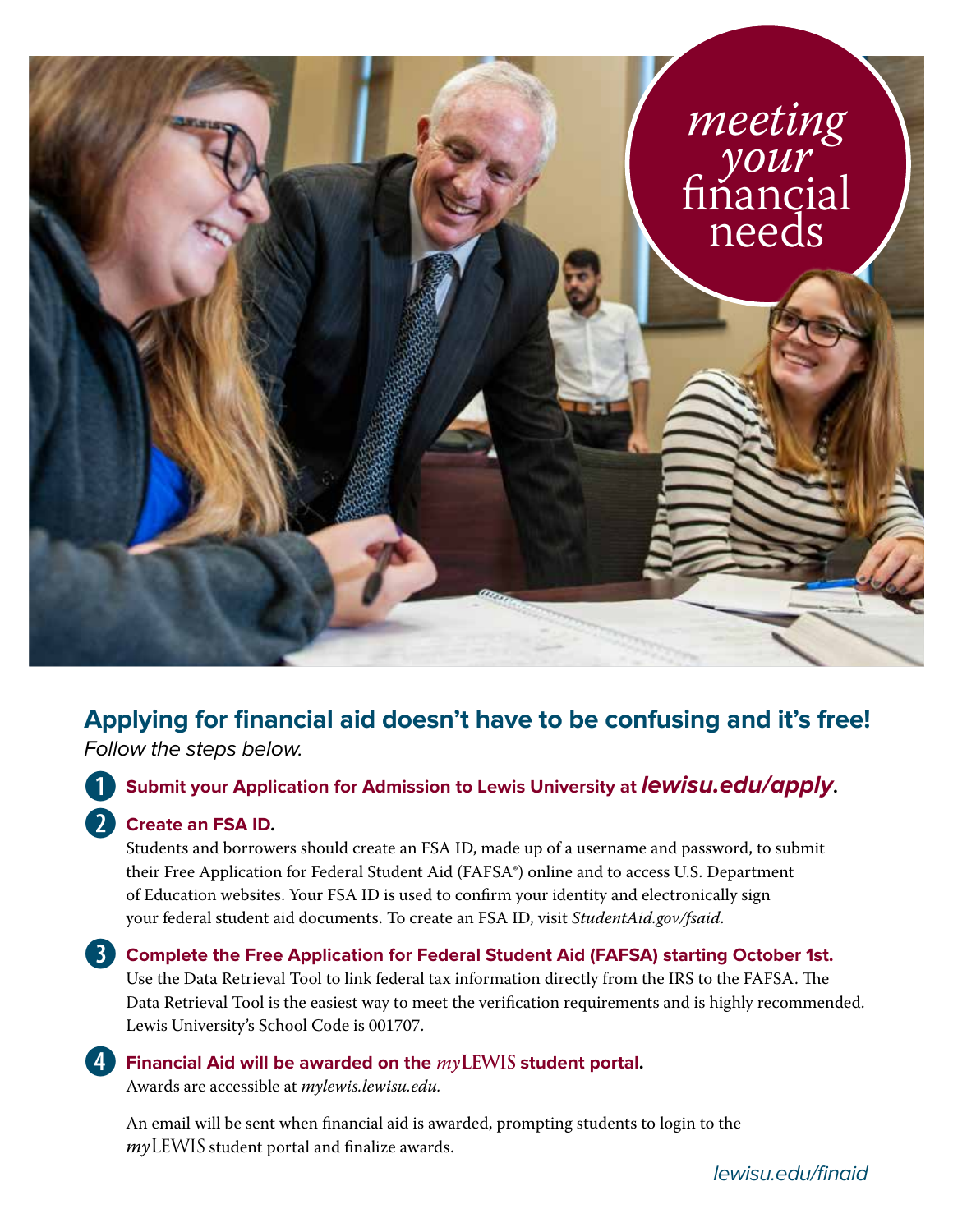# **Who is eligible for federal student aid?**

Financial assistance is available to students who:

- Are a U.S. citizen or an eligible non-citizen
- Have a valid Social Security Number
- Are registered with Selective Service if you're a male between the ages of 18 and 25
- Are enrolled or accepted for enrollment in an eligible degree or certificate program
- Are enrolled at least half-time (6 credit hours for undergraduates and 3 credit hours for graduate students)
- Maintain satisfactory academic progress in college, career school, or graduate school
- Sign the certification statement on the Free Application for Federal Student Aid (FAFSA) stating that you are not in default on a federal student loan and do not owe money on a federal student grant and you will use federal student aid only for educational purposes.
- Show you're qualified to obtain a college or career school education by having a high school diploma or a General Educational Development (GED) certificate or a state-recognized equivalent; or completing a high-school education in a homeschool setting approved under state law.





# **Financial Aid Options Undergraduate Degrees**

#### 1st Bachelor's Degree Student

Students who are pursuing their first bachelor's degree are eligible for financial assistance from federal and state programs. State of Illinois programs, such as the Monetary Award Program (MAP) have limited funding. Therefore, applying early (October of the previous year) is the best way to ensure consideration for this grant.

# 2nd Bachelor's Degree Student

Students who have already earned a bachelor's degree will not qualify for state and federal grant programs. Federal subsidized and unsubsidized loans are available. Other tuition assistance may come in the form of employer reimbursement, tuition discounts, veterans benefits and outside scholarships.

# **Graduate Degrees**

Students pursuing graduate degrees are usually only eligible for an unsubsidized loan. Other tuition assistance may come in the form of employer reimbursement, tuition discounts, graduate assistantships or outside scholarships.

*If you borrowed federal loans previously, you can check your loan eligibility at* www.nslds.gov*. The aggregate (lifetime) loan limit for dependent undergraduate students is \$31,000, for independent undergraduate students it is \$57,500 and for graduate students it is \$138,500.*